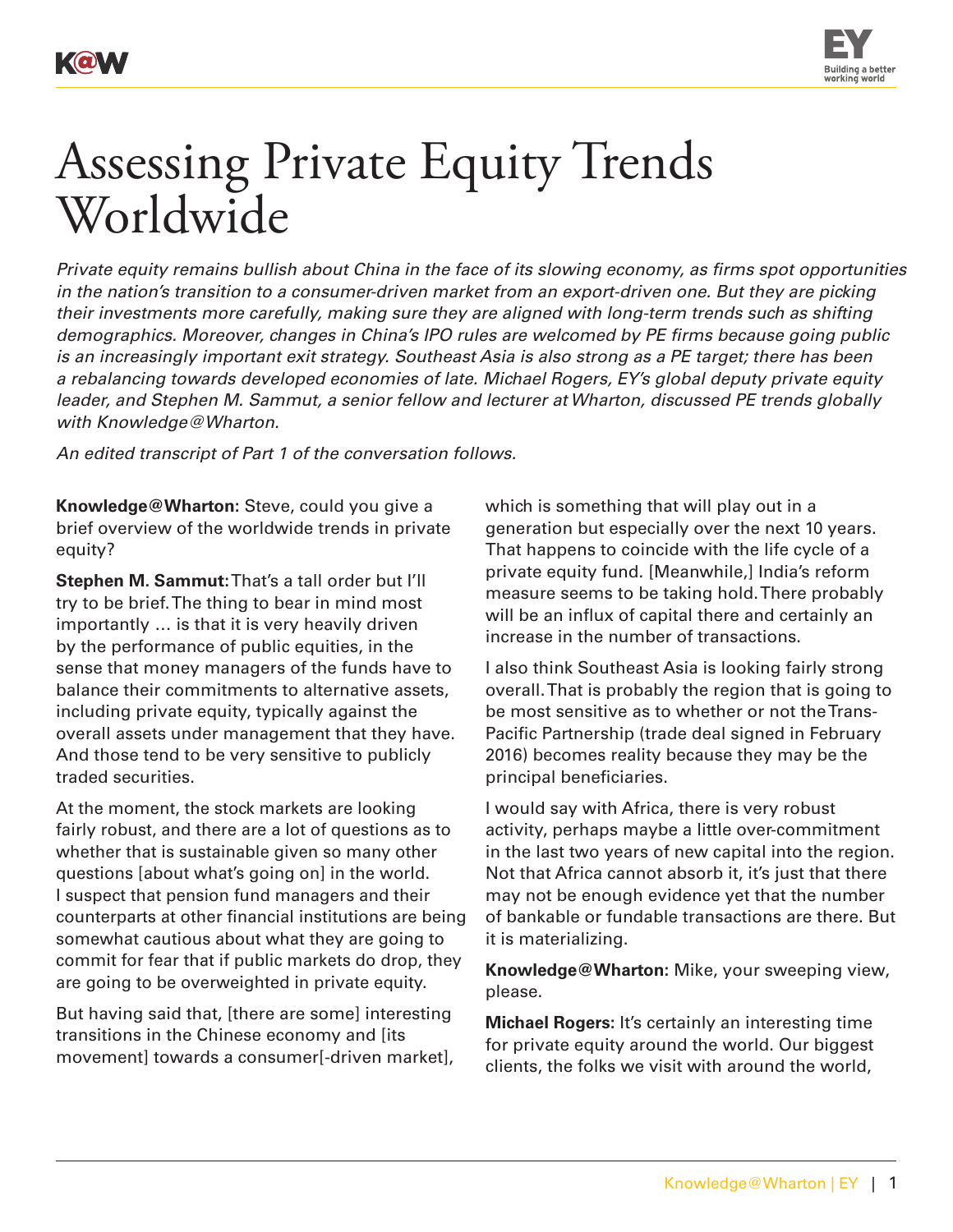



look at the markets very independently. If you go back a couple of years ago, you might have lumped a number of different countries into the emerging markets bucket. Now, I think people are very clear, as Steve just laid out, there are delineations between each market, and it's quite different these days when people talk about Asia-Pacific or Africa or Eastern Europe and Latin America. They are different markets completely. When you drill in to each market, you get a much different response in terms of what's attractive.

A couple of years ago, everybody just thought that growth was going to be slow in the developed, larger markets in the United States and Europe, and that we would have to go to emerging markets. I don't want to say that has scaled back, but there's certainly been a little pressure taken off the gas in terms of the emerging markets. There's been a little bit of a rebalancing back to the developed markets in the U.K., Germany and also in the U.S. But we still see an interest because of that long-term growth consumerism [trend] that is out there. Some of those themes are still in place and will be for a long time.

**Knowledge@Wharton:** Let's jump right into China, where … the economy seems to be growing faster than in most developed markets, even though it is slowing down in general. China has a population of 1.3 billion, and many of them are entering the middle class. These are the fundamental growth drivers that get talked about a lot. But this slowdown has also caused havoc for many of China's suppliers outside the country and at times for the currency and equity markets. … How would you characterize the kinds of deals being done and their size over the last year or two?

**Rogers:** As you point out, I think the investment activity in China is off considerably so far this year. One of the statistics we look at pretty closely is the analysis done by the EMPEA (Emerging Markets Private Equity Association), and they thought that total investment was just about \$1.5 billion in the first quarter. That's well off last

year's pace of almost \$12 billion. Sometimes these numbers can get bucketed based on size and deals and things that occur, but that's a pretty significant trend down for the first quarter. Valuations, though, continue to be relatively high, particularly for strong assets.

So, I think we're going to see a little more picking and choosing with folks being a little bit wiser about how they invest and look for situations where they can make operational improvement. That's a big component here because if you think that the Chinese economy will slow a little bit, then you have to make sure that you're making the types of investments that make sense from [the viewpoint of] long-term sector trends. One of the things we continue to see from our clients and folks in the marketplace is a focus on the demographics — the growth of the middle class, telecommunications, consumer products, retail, education, travel, things of that nature — as the economy turns itself to more a consumer-driven [market] as opposed to export-driven.

I'll leave it to Steve to fill in some of the gaps on this locally, because I know he spends a lot of time there, but I think one thing that does concern folks on the macro side is the amount of debt that is being accumulated and the pace at which the government is accumulating debt and putting it into infrastructure products. There's a lot of money that is being spent trying to keep the economy going, so folks are watching with a careful eye. Those trends still are there, and a lot of folks would like to have access to those consumers. But I think people are very conscious about some of the macro issues there.

**Knowledge@Wharton:** Steve, what is your view on China overall?

**Sammut:** Mike has summarized it quite appropriately. One sector he didn't mention is health care, and that is consistent with the consumer theme. I have seen a lot of interest and activity there, and it is going to be an area of tremendous growth, especially when you look at the population pyramids of China and see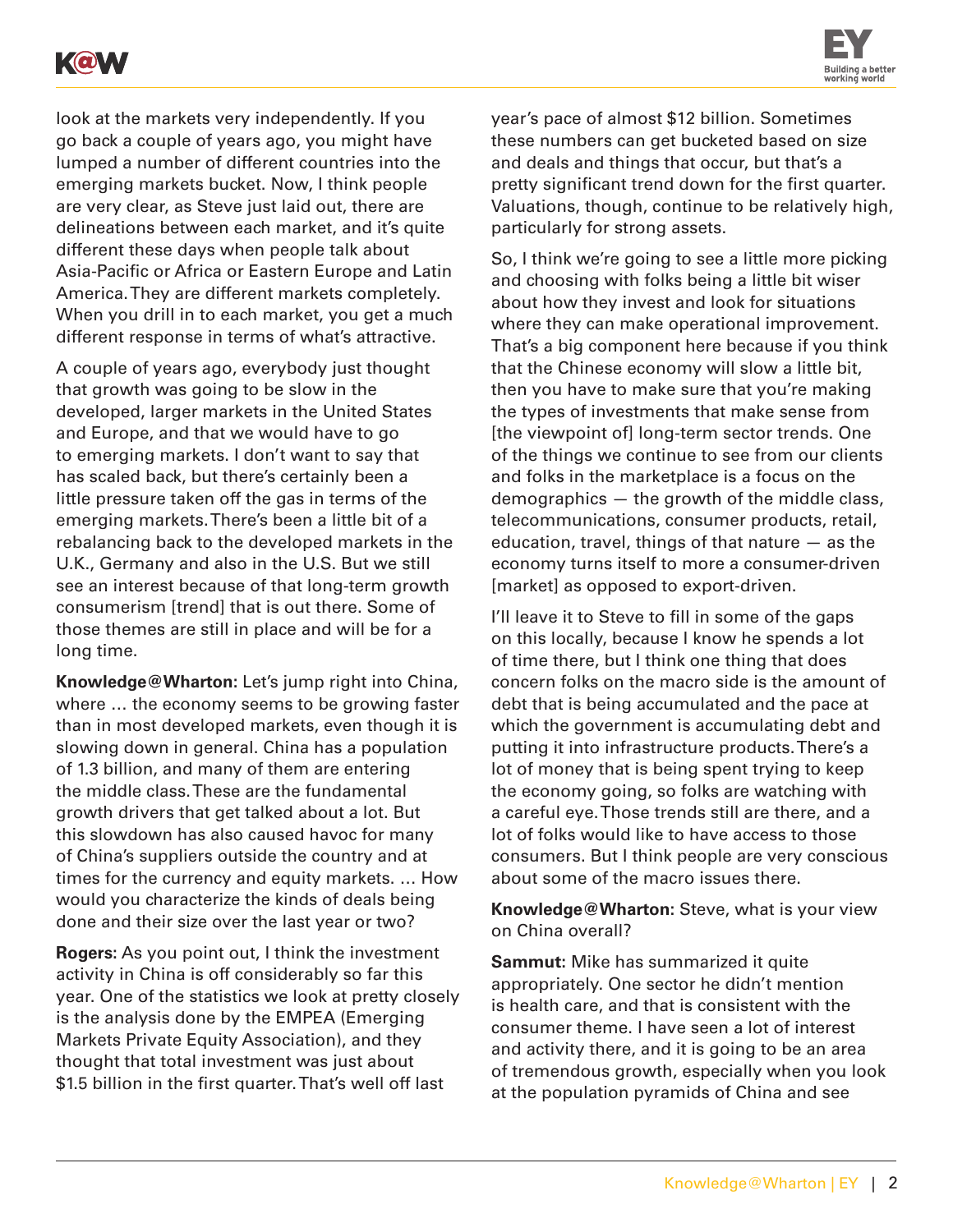



how rapidly the overall population is aging. This is a major social issue and creates interesting private equity opportunities. The debt, as Mike has pointed out, is really the case. I wonder if that is behind the motivation for the Chinese central government to liberalize the opportunity to invest private money in state-owned enterprises as a way of taking some of the pressure off of supporting those industries and converting some debt into equity for the owner, which is the Chinese government.

It's an open question as to whether the liberalization of the opportunity to invest in 150,000 or so state-owned enterprises will usher in a new wave of private equity because it raises lots of questions. But it is an interesting transformation. China merits a very close eye. But the EMPEA data that Mike alluded to does indicate a pretty significant drop-off, and that raised a lot of eyebrows at the EMPEA conference this past May.

**Knowledge@Wharton:** Obviously, there is a lot of uncertainty around the economic decisions still largely controlled by the government and the slowing of the economy. Where do things stand now regarding initial public offering rules, and what do you expect to see overall in the next 12 to 18 months?

**Sammut:** The IPO rules have been in transformation and currently are making a lot more sense for investors. But I think the activity in the IPO market now is less in response to the change in the rules and more of the process of healing and rebuilding confidence in the downturn that the market suffered not quite a year ago. I think shifting over to giving the Chinese securities and exchange commission the exclusive purview, which it formerly shared with the Central Government planning agency, was a very good move and is going to remove a lot of ambiguity from the point of view of investors.

**Rogers:** I think we do see a trend where the IPO is the preferred exit for a lot of business owners and private equity firms in the market. The fluid and optimal operation of the IPO market is critical to the success of China's PE.

I will add that fundraising has also dropped in the first quarter — seven firms raised only \$2 billion. But the interesting component is that there's almost \$60 billion of dry powder that's targeted for China. That means people are focusing on deployment and they're going to be trying to find deals; there's a lot of pent-up money that is eager [to be put to use]. We might say that maybe China is slowing or they've got some challenges, but there is still an awful lot of money that is eager to get invested in China, and I don't think that's going to go away anytime soon.

**Knowledge@Wharton:** Let's move on to Southeast Asia. Steve sounded very bullish and positive on it. I'll note that the value of PE deals in Southeast Asia dropped 11% in 2015 from the previous year. Some of the most popular deals involved early-stage tech companies, and that's a data point. One factor for the drop was the slowdown in China, then the slump in commodity prices and also some currency devaluations. Those factors in particular put a lot of deals on hold. But according to EY reports, the pipeline remains pretty strong. Mike, what do you see happening there in the next 18 months to two years?

**Rogers:** I think Southeast Asia is interesting. In some ways, it's positioning itself against the big economic impact that China has. There is obviously a significant number of people [in the region], and they are growing in the middle class quite quickly. While some of the numbers show some softness, we actually think that we could get more activity over there in the second half. Investor sentiment is probably as strong in the region as it has ever been, and really that jumps out at you when you look at some of the fundraising statistics. Asia just raised \$4 billion in February — that was a new record in terms of the size of some of the deals that were done. RRJ